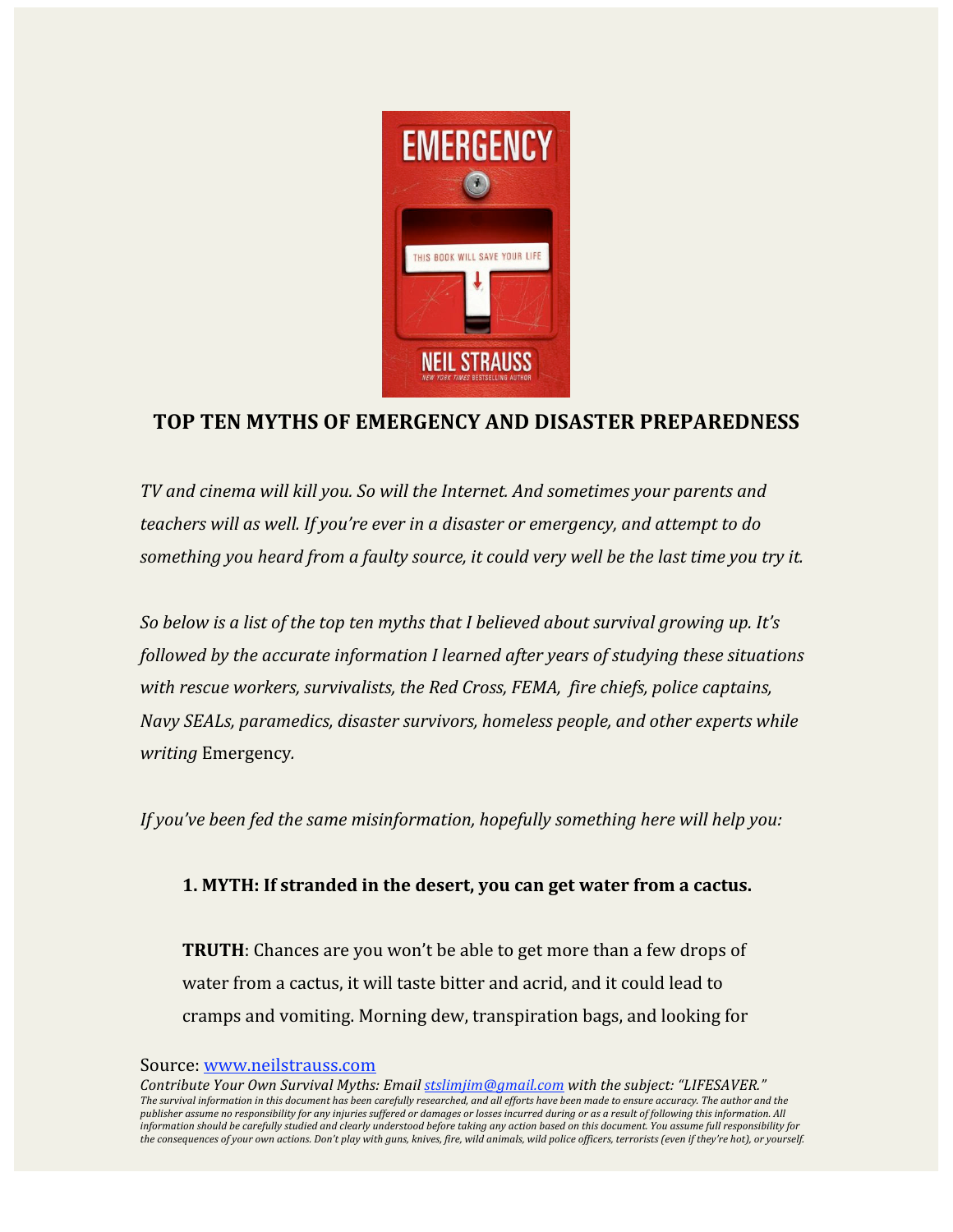signs of small springs, stream beds, and rock depressions with water will serve you better – but not as good as remembering to bring lots of water.

### **2. MYTH: If attacked by a shark, punch it in the nose.**

**TRUTH**: You're more likely to injure your hand than the shark if you hit it in the nose. Instead, if an attack is otherwise unavoidable, strike the eyes and the gills as rapidly and hard as possible, ideally with a sharp object. Animals, like people, don't want to get in fights they may lose.

**3. MYTH: In the event of an earthquake, the safest place to stand is a doorframe.**

**ALTERNATE MYTH: In the event of an earthquake, create a "triangle of life" by curling up next to a bulky object that will compress slightly on impact, leaving a void next to it.**

**TRUTH**: The tip about standing in a doorway was true when homes were made of weak materials with wooden doorframes; however, in most modern buildings, the doorframe is the weakest point. And the triangle of life is only really applicable to homes in third world countries, with flat ceilings that will pancake straight down. Instead, drop, cover, and hold on under a sturdy object like a desk or table.

**4. MYTH: If a bomb goes off, call 911.**

#### Source: www.neilstrauss.com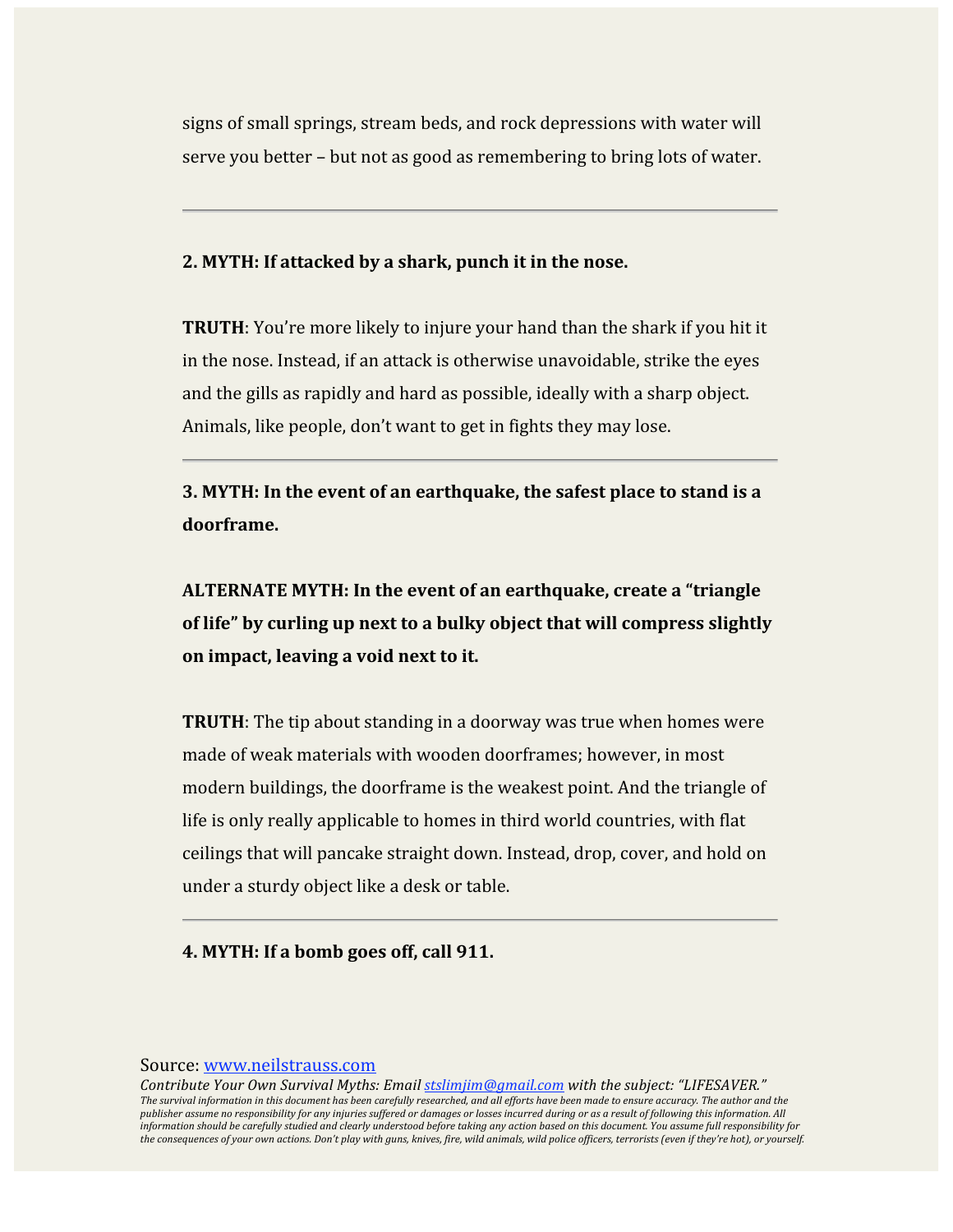**TRUTH**: Avoid using your cell phone or radio within 400 feet of a possible terrorist attack, because it can trigger a possible secondary device. Then call 911, as you make your way at least 3000 feet clear of the danger zone.

### **5. MYTH: If bitten by a poisonous snake, suck out the venom.**

### **ALTERNATE MYTH: Cut an X over a snakebite to get the venom out.**

**TRUTH**: You will not be able to cut or suck fast enough to slow the spread of venom – and getting venom in your mouth will only create a new pathway for the poison, especially if you have cuts in your lips or gums. Don't apply ice or a tourniquet either. Instead, call 911, cleanse the wound, keep the limb below the level of the heart, use constricting bands two inches below and two inches above the bite, splint it, and keep physical activity to a minimum while waiting for an appropriate antivenin.

## **5. MYTH: If stranded at sea with no water, you can drink your own urine to survive.**

**TRUTH:** Because your urine contains salt (in addition to potentially harmful waste), it will generally increase dehydration rather than mitigate it. Legitimate sources of hydration in the ocean include rainwater, solar stills, turtle blood, and fluid from the spine and around the eyes of fish.

**6. MYTH: In the event of an electrical fire, unplug the appliance immediately.**

Source: www.neilstrauss.com **TRUTH**: Unplugging an appliance, handling it, touching an outlet, or dousing it with water are all good ways to get electrocuted. If your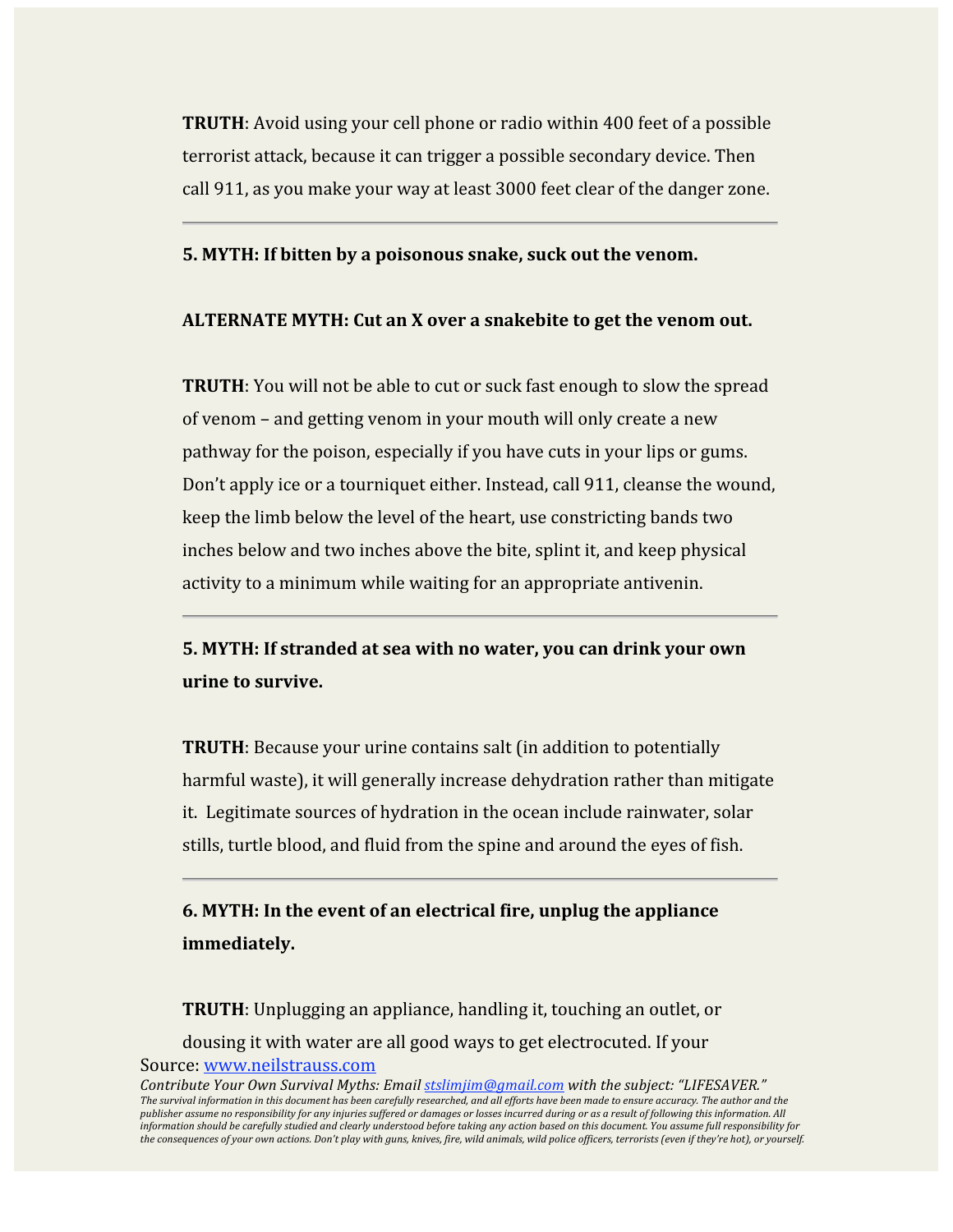appliance is crackling, overheating, or emitting sparks, smoke, or fire, go to the circuit box and trip the specific breaker (or, if in doubt, the main breaker) before calling 911 or putting it out with a class‐C extinguisher.

# 7. **MYTH: Store a gallon of water a day per person for three to seven days in your garage or basement.**

**TRUTH**: This is a fact. But many people have garages and basements with concrete floors. And if you store plastic bottles on concrete, the chemical reaction between the two materials over time will contaminate the water.

# **8. MYTH: If stabbed or impaled by something, pull out the knife or object.**

**TRUTH**: This may look cool in movies, but never pull a knife or any other penetrating object from a wound. Call 911, leave the object in place, and pack a bulky dressing around it to keep it stabilized. The only exceptions are if the object is blocking the airway or must be removed to perform CPR.

# **9. MYTH: If stranded in cold weather, you can eat snow or ice to survive.**

**TRUTH**: Eating handfuls of snow or ice will lower your body temperature, will waste body energy, and may be contaminated. When possible, melt the snow, boil the water, then let it cool before drinking. (Bonus myth: drinking alcohol, even when strapped to the neck of a St. Bernard, not only won't keep you warm but will cause your body to lose even more heat – however, you can always cuddle up to the St. Bernard for warmth.)

#### Source: www.neilstrauss.com